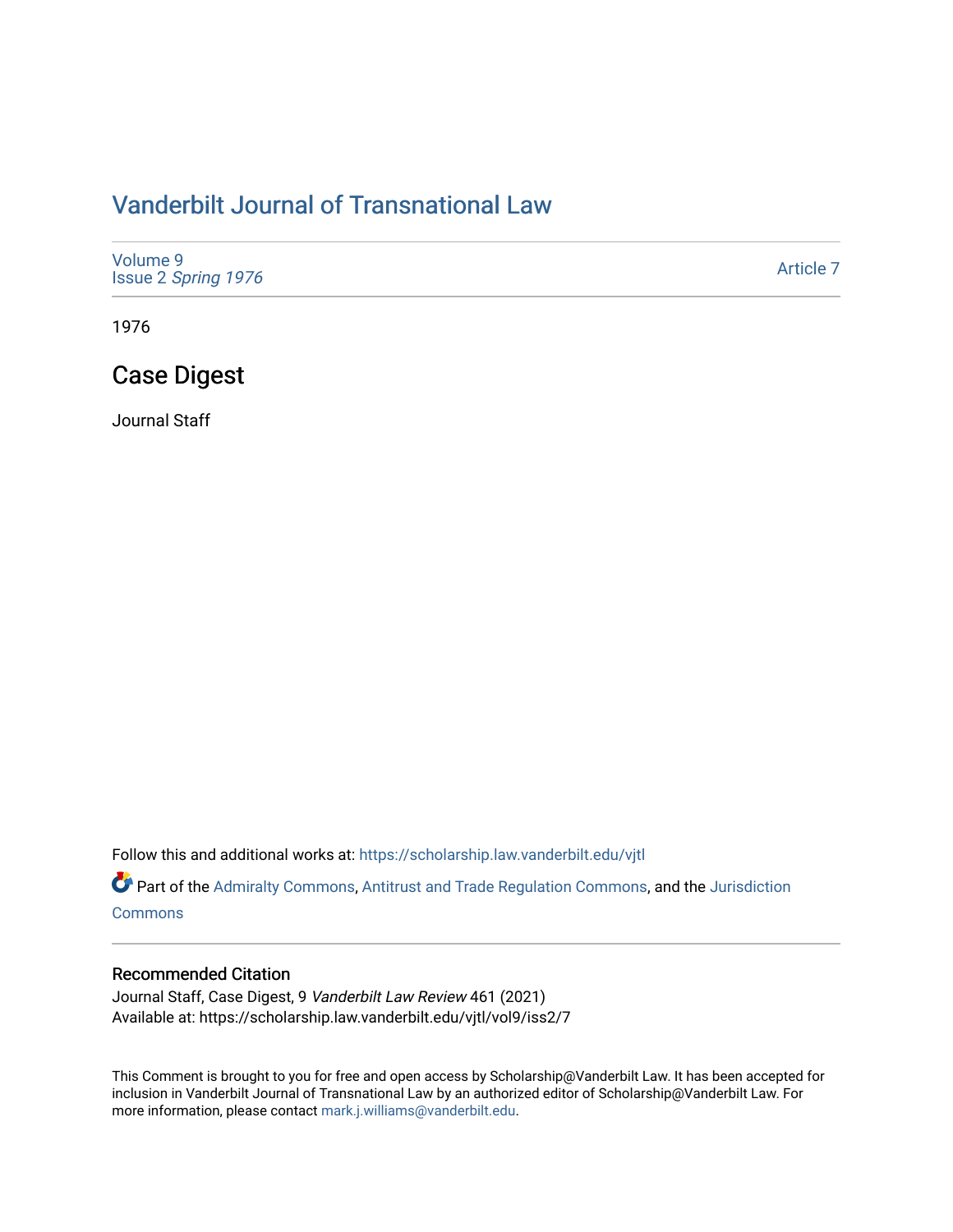# **CASE DIGEST**

The purpose of this *Case Digest* is to identify and summarize for the reader recent cases that have less significance than those that merit an in-depth analysis. Included in the digest are cases that apply established legal principles without necessarily introducing new ones.

The cases are grouped in topical categories, and references are given for further research. It is hoped that attorneys, judges, teachers, and students will find that this digest facilitates research in problems involving current aspects of transnational law.

# TABLE OF CONTENTS

| 6. EUROPEAN ECONOMIC COMMUNITY  469                                                                              |  |
|------------------------------------------------------------------------------------------------------------------|--|
| 7. JURISDICTION $\ldots \ldots \ldots \ldots \ldots \ldots \ldots \ldots \ldots \ldots \ldots \ldots \ldots 470$ |  |

#### **1.** ADMIRALTY

PAYMENT OF **WAGES** TO DISCHARGED **SEAMAN IS NOT** LIMITED TO **DI-**RECT **CASH** PAYMENT IF OTHER METHODS ARE MORE APPROPRIATE

Respondent seaman was discharged for misconduct by petitioner while in South Vietnam. Since South Vietnamese currency regulations precluded the use of American dollars in the purchase of air transportation to the United States, petitioner arranged with government officials to secure the ticket directly. Petitioner then presented respondent with the plane ticket and a voucher for salary due, minus the cost of the ticket. Respondent later sought to have the court find that petitioner had wrongfully refused to make timely payment of wages. Reasoning that respondent received a benefit not available through payment in cash, the court held that petitioner's purchase and respondent's receipt of the airline ticket constituted a partial payment of wages to which respondent consented and approved. *Significance-Payment* of a seaman's wages is not limited to a direct payment in cash, if circumstances make another method of payment more appropriate. *American Foreign Steamship Co. v. Matise,* 95 S.Ct. 410 (1976).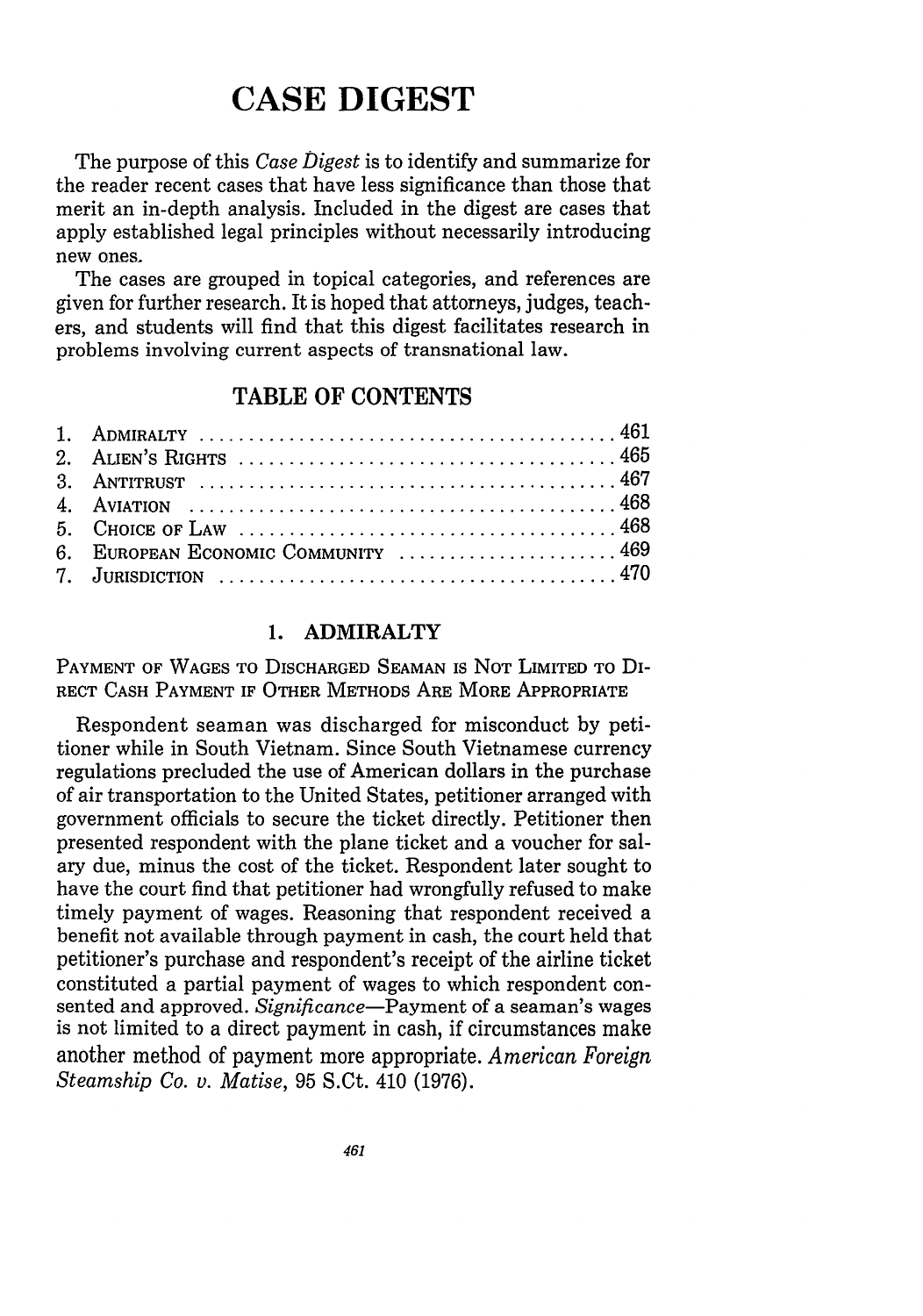**RULES** FOR THE TRANSFER OF **AN** ADMIRALTY **SUIT** TO ANOTHER FORUM ARE THE **SAME** FOR *In Rem* **AS** FOR *In Personam* ACTIONS

The *S. S. Azalea City,* a vessel owned by the defendant but operating under the control of a compulsory pilot, was alleged to have negligently dropped her anchor and dragged it across plaintiff's pipeline. Plaintiff attached the vessel, contending that though the defendant could not be held personally liable for the fault of the compulsory pilot, the ship remained liable in rem. Defendant then moved for a transfer to Puerto Rico, the situs, for the convenience of the witnesses and parties. The court found that a change in forum would be in the interests of justice and allowed the transfer. The court reasoned that since the in rem action was originally designed to provide convenient forums, its technical distinction from an in personam action should not bar a transfer where the interests of justice would be served. Additionally, the court determined that, as the controlling substantive law would be unaffected by a change of venue, the plaintiff would not be prejudiced by transfer. *Significance-This* holding points out that the considerations and rules involved in transferring an in rem admiralty action should be substantially the same as those in an in personam admiralty action, in which the substantive law of the transferor court will be controlling. *Construction Aggregates Corp. v. S.S. Azalea City,* 399 F. Supp. 662 (D.N.J. 1975).

**LONGSHOREMEN INJURED ON** EMPLOYER'S **VESSEL HAVE A NEGLIGENCE** ACTION **AGAINST** THAT EMPLOYER FOR **NON-STEVEDORE CAUSED INJURIES**

Plaintiff, injured on a barge that defendant-steel company had borrowed for temporary use, asserted that he was a seaman entitled to a Jones Act remedy or, alternatively, that defendant employed him as a longshoreman and was liable in damages for negligently causing his injuries. The Court of Appeals affirmed the District Court's determination that plaintiff was not a seaman, but reversed and remanded the lower court's determination that plaintiff could bring no negligence action against the defendant. The appellate court held that an employer, who is liable to a non-crew member employee for compensation under the Longshoremen's and Harbor Workers' Compensation Act (LHWCA), and who is a *pro haec vice* owner of a vessel upon which the employee is injured, is liable to that employee for damages for negligence, unless his injury resulted from the negligence of persons engaged in longshoring activities. The court reasoned that the legislative history of the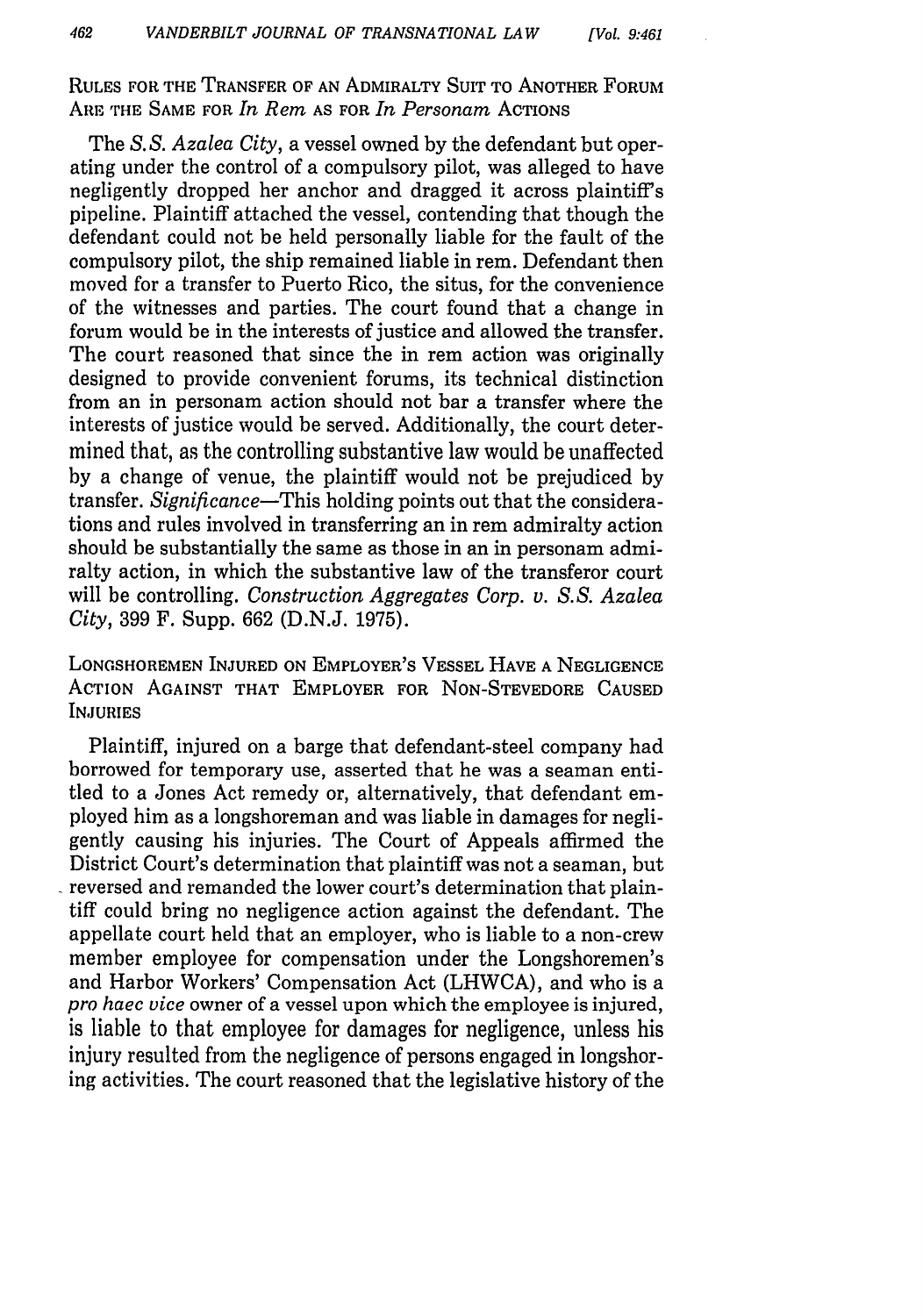*Spring 1976]*

1972 Amendments to the LHWCA and the Supreme Court ruling in *Reed v. The Yaka,* 373 U.S. 410 (1963), holding that a noncrew member employee who is injured on a vessel owned *pro haec vice* by his employer may sue that employer for damages, compelled such a decision. *Significance-Although* the 1972 Amendments to the LHWCA could be construed as denying an employee any negligence action against his LHWCA employer, the construction placed on the Amendments by this court preserve some of the employer's pre-Amendment open-ended liability. *Griffith v. Wheeling Pittsburgh Steel Corp.,* 521 F.2d 31 (3rd Cir. 1975).

LACK OF SUBJECT MATTER JURISDICTION AND AVAILABILITY OF AN AL-TERNATIVE FORUM DENIES FOREIGN SEAMAN ACCESS TO FEDERAL **COURTS** 

Plaintiff-seaman injured aboard defendant vessel in Baltimore Harbor brought an action for damages in the U.S. District Court. The allegiance of both parties and the *Konkar's* base of operations and registry were in Greece, and witnesses, proof, and applicable law were all located in Greece. The court dismissed the action, reasoning that although the defendant was amenable to service of process through its managing agent in New York, an alternative forum was readily available. Significance-Jurisdiction alleged under the Jones and General Maritime Acts may be denied if the allegiance of the parties and the ship's base of operations are both foreign and an alternative forum exists. *Koupertoris v. Konkar Intrepid Corp.,* 402 F. Supp. 951 (S.D.N.Y. 1975).

LONGSHOREMAN'S EMPLOYER IS NOT A NECESSARY OR INDISPENSABLE PARTY TO LONGSHOREMAN'S ACTION AGAINST SHIPOWNER FOR **NEGLIGENCE** 

Plaintiff, an injured longshoreman, sought to recover against defendant shipowner for negligence and unseaworthiness. The district court granted defendant's motion to join plaintiffs employer as a necessary and indispensable party to the action. The complaint against the employer was subsequently dismissed. The issue before the court was whether plaintiff's employer was a necessary or indispensable party under Rule 19 of the Federal Rules of Civil Procedure. Defendant sought to have the court apply the rationale of *Federal Marine Terminals v. Burnside,* 394 U.S. 404, 89 **S.** Ct. 1144 (1969), which held that an employer had a direct claim against the shipowner for recovery of compensation pay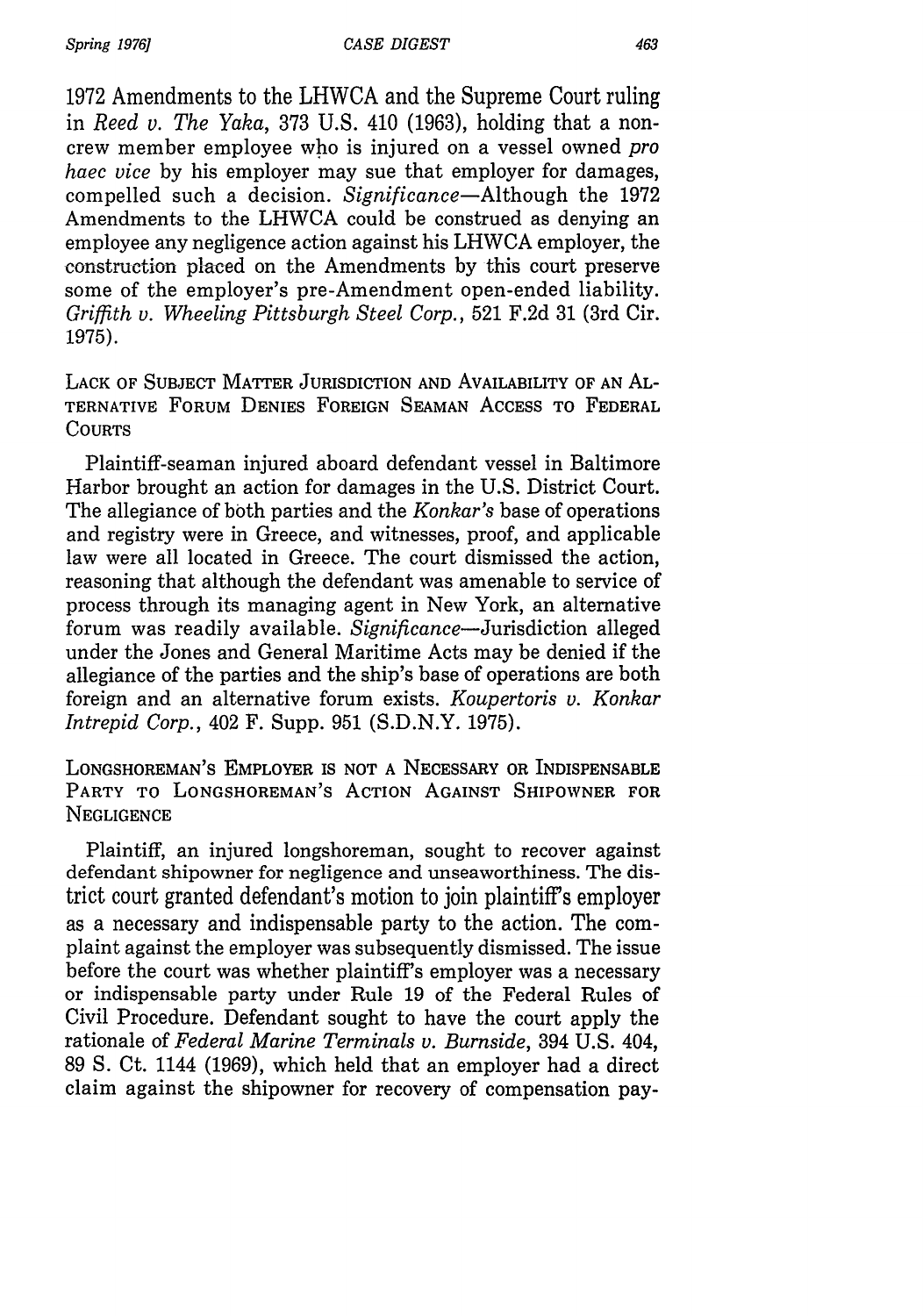ments made to a longshoreman and must be made a party to the action. The court held that a longshoreman's employer was neither a necessary nor indispensable party to such an action. *Signifi*cance-Only where compensation payments exceed plaintiff's recovery does the employer become a necessary or indispensable party in a longshoreman's suit against a shipowner. *Landon v. Lief Hough & Co., Inc.,* 521 F.2d 756 (2d Cir. 1975).

WRONGFUL DEATH REMEDY UNDER DECISIONAL MARITIME LAW IN-CLUDES ASSESSMENT FOR Loss OF SOCIETY

Defendant, held liable for loss-of-society damages in a wrongful death action, challenged on petition for rehearing the lower court's award of loss-of-society damages under DOHSA. Defendant contended that DOHSA, as the exclusive remedy for death on the high seas, creates only a cause of action for wrongful death and allows no recovery for loss of society. Though loss of society is not a pecuniary loss, the court reasoned that the decisions in *Moragne* and *Gaudet* have abrogated the pecuniary loss standard of DOHSA, and therefore loss-of-society damages are now recoverable in wrongful death actions on the high seas. Additionally, the court noted that the policy of uniformity in available remedies requires the awarding of non-pecuniary loss damages in wrongful death actions on the high seas. *Significance-Loss-of-society* damages can now be awarded in.actions for death on navigable waters. *Law v. Sea Drilling Co.,* 523 F.2d 793 (5th Cir. 1975).

LONGSHOREMAN'S ALLEGATION THAT SHIPOWNER FAILED TO PROVIDE A SAFE PLACE TO WORK STATES A LEGALLY SUFFICIENT CLAIM

Plaintiffs, longshoremen, sought recovery for injuries sustained while discharging cargo from defendant's vessel charging that they had failed to furnish plaintiffs with a safe place to work. Defendants moved to strike allegations arguing that the 1972 Amendments to the Longshoremen's and Harbor Workers' Compensation Act (LHWCA) limit a shipowner's liability to compensation for injuries negligently caused and that plaintiff's allegations failed to state a claim for which relief could be granted since they relied upon the strict liability imposed for a breach of warranty of seaworthiness. The court agreed that the Amendments limited a shipowner's liability to compensation for injuries caused by his negligence but denied the motion to strike. The court reasoned that it was conceivable that the alleged failure to furnish a safe place to work was a negligent failure to do so and that since there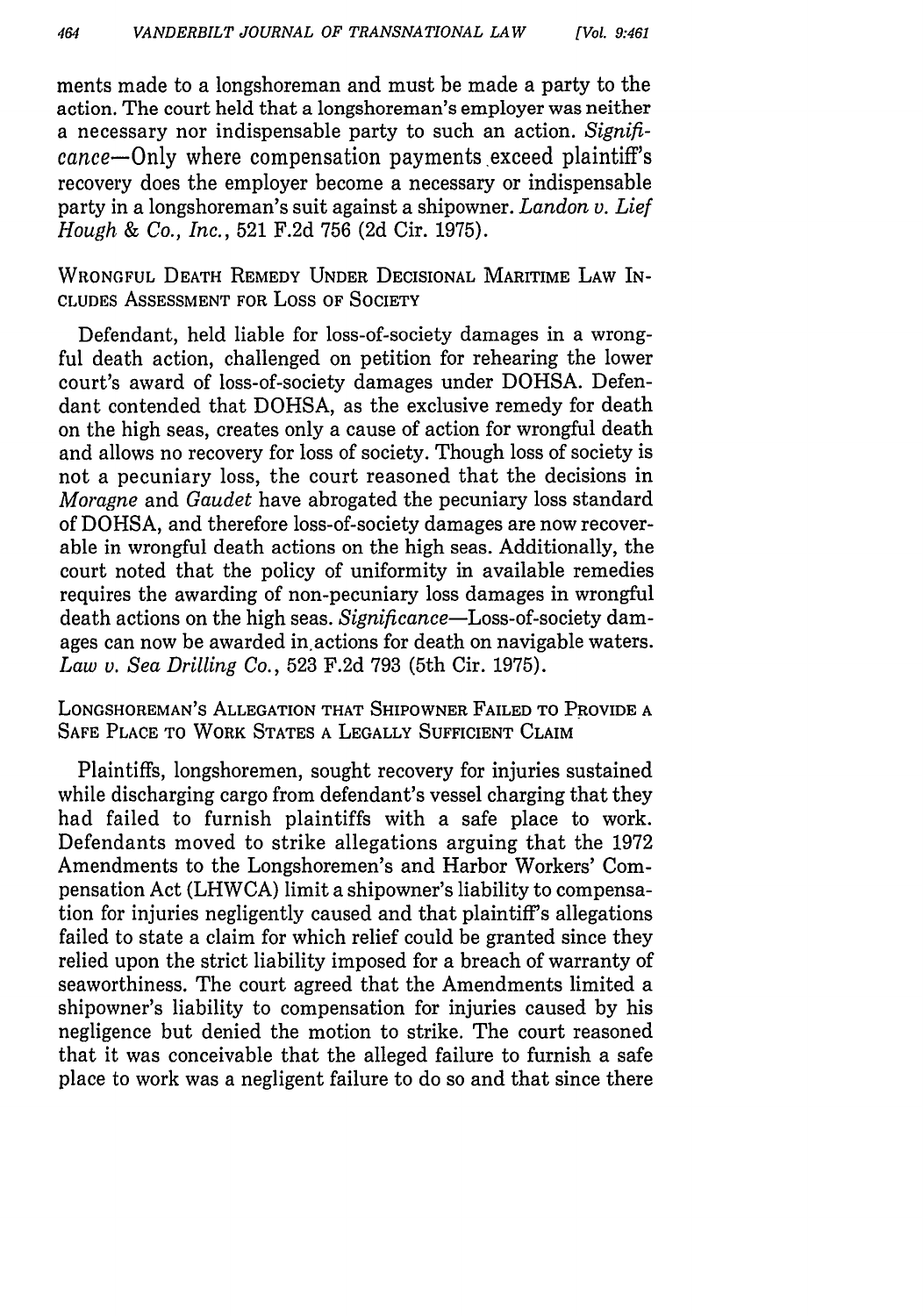were potential fact situations under which the plaintiffs might recover, the allegations could not be stricken or dismissed. *Significance-This* decision recognizes that under the 1972 Amendments a shipowner is no longer strictly liable to a longshoreman for breach of warranty of seaworthiness but also recognizes and applies the rule that allegations in a complaint are to be liberally construed. *Solsvik v. Mareman Compania Naviera S.A.,* 399 F. Supp. 712 (W. D. Wash. 1975).

## 2. ALIEN'S RIGHTS

CONVICTION UNDER A FOREIGN LAW WITH No KNOWLEDGE REQUIRE-MENT DOES NOT PRECLUDE ALIENS FROM PERMANENT UNITED STATES **RESIDENCY** 

Defendant, Immigration and Naturalization Service (INS), contended that the plaintiff should have been denied permanent United States residency because his previous marijuana possession conviction in England violated the Immigration and Nationality Act. Plaintiff alleged that he was not excludable because he was not convicted of "illicit possession" as was required by the Act. The court held that plaintiffs conviction would not render him excludable, reasoning that the words "illicit possession" were unambiguous and were compelling evidence of a knowledge requirement. In so holding the court noted that the Board of Immigration Appeals had held that Congress did not intend to exclude aliens who unknowingly possessed prohibited substances, and that neither law enforcement nor the Act would be undermined by allowing such aliens to remain in this country. *Significance-An* alien is not to be classified as excludable for a prior foreign drug conviction under a statute which makes guilty knowledge irrelevant. *Lennon v. Immigration and Naturalization Service,* 44 U.S.L.W. 2169 (2nd Cir. 1975).

ALIEN CHARGED WITH **BEING** DEPORTABLE **AS** OVERSTAY VISITOR **NOT** ENTITLED TO INVOKE STATUTORY WAIVER OF DEPORTATION PROVISION OF **SECTION** 241 (f)

In 1970, defendant, a nonimmigrant visitor for pleasure, fraudulently obtained permanent resident alien status which was subsequently rescinded by plaintiff Immigration and Naturalization Service.. The plaintiff charged defendant as being deportable pursuant to  $\S 241(a)(2)$  of the Immigration and Nationality Act (the Act) because he had remained in the United States for a longer period than permitted after admission as a nonimmigrant. Defen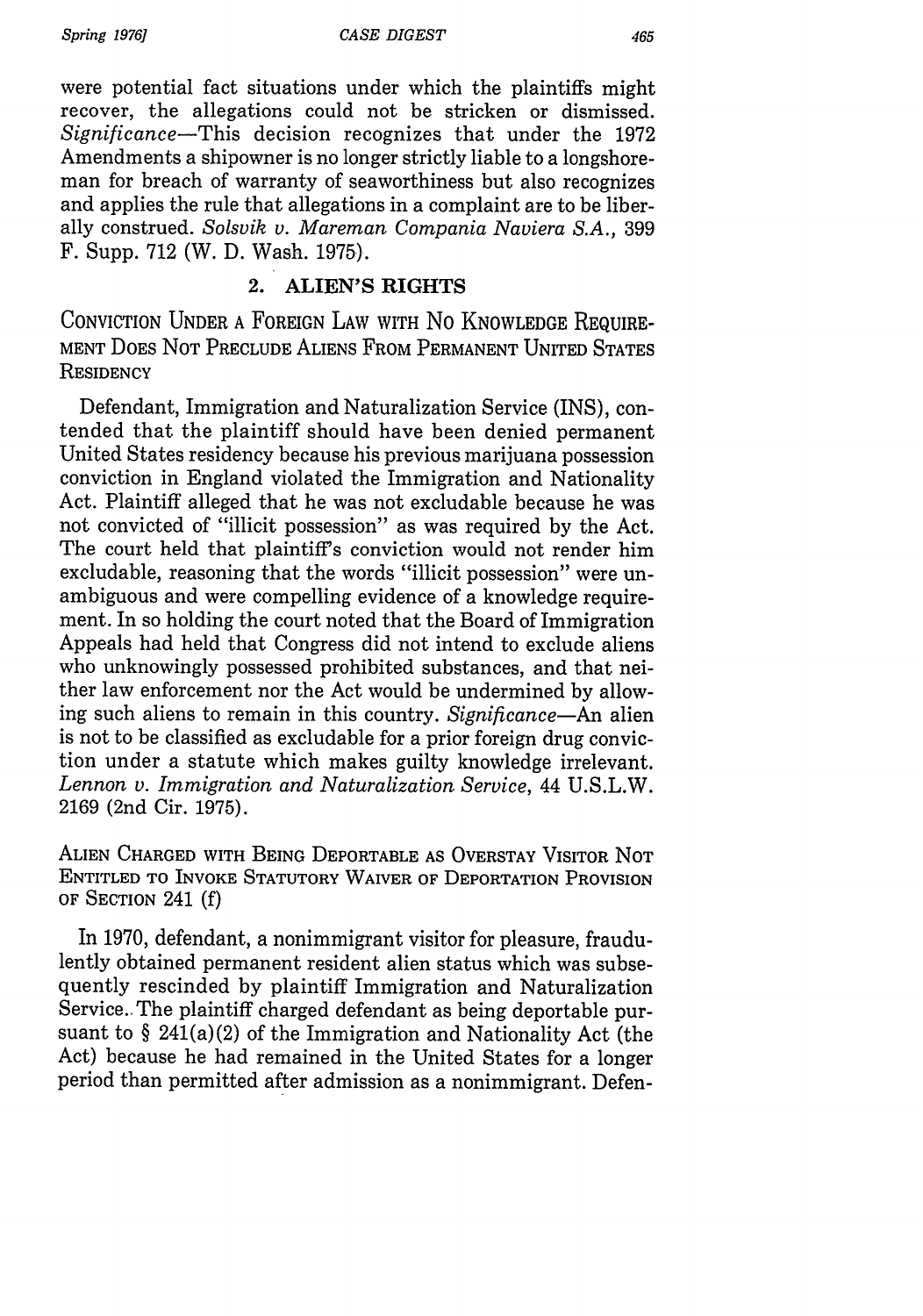dant countered that, since he was the parent of two citizens, he was not deportable under the statutory waiver of deportation provision of § 241(f) and argued that his 1970 adjustment of status constituted an entry into the United States, and that since the entry was fraudulently procured, the waiver provision of § 241(f) applied and prevented his deportation. The court held that an adjustment of alien status did not constitute an "entry" for purposes of applying the statutory waiver provision of § 241(f), and that § 241(f) did not apply where deportation was sought against an alien who remained in the United States beyond the period of his authorized stay. Additionally, the court noted that § 241(f) was applicable only to aliens who were, due to their acts of fraud or misrepresentation, "excludable at the time of entry." *Significance-Waiver* provision § 241(f) does not extend to situations where "entry" is solely predictated upon an adjustment of alien status. *Pereira-Barreira v. United States Department of Justice, Immigration and Naturalization Service,* 523 F.2d 503 (2nd Cir. 1975).

PREVIOUSLY ADMITTED ALIENS **CAN** INVOKE ESTOPPEL IN DEPORTATION **CASES** ONLY WHEN THE GOVERNMENT'S ACTIONS CONSTITUTED "AFFIRMATIVE MISCONDUCT"

Plaintiff aliens held visas which were valid only when aliens were ''accompanying or following to join" spouses or parents entitled to preference. Defendant Immigration and Naturalization Service officials allowed plaintiffs to enter without their preferred spouses and without fully informing plaintiffs or inquiring as to fulfillment of the visa's requirements. Plaintiffs sought to estop the Government from asserting that excludability at entry is a basis for deportation, asserting that they were misled into believing their entry was lawful. The court held that estoppel can be invoked only in those immigration cases where the Government's actions amounted to "affirmative misconduct," and the mere failure to inform or inquire did not constitute "affirmative misconduct." *Significance-This* holding establishes the "affirmative misconduct" standard as a prerequisite to invoking estoppel in deportation cases where an alien was previously admitted. *Santiago v. Immigration and Naturalization Service,* 44 U.S.L.W. 2241 (9th Cir, 1975).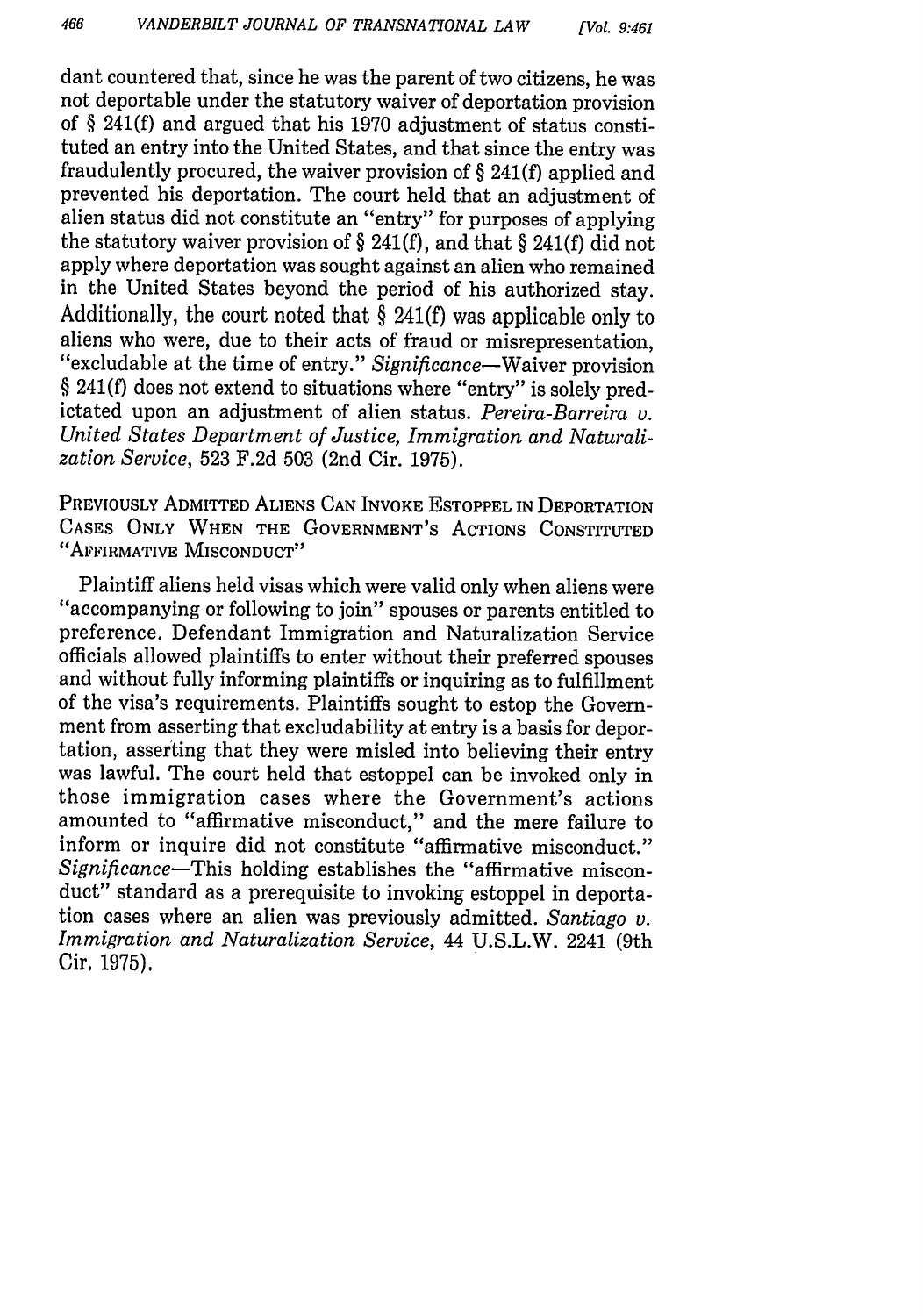DENIAL OF APPLICATION FOR ALIEN EMPLOYMENT CERTIFICATION BE-CAUSE OF AVAILABILITY OF AMERICAN APPLICANTS MUST BE BASED ON CREDIBLE, RELIABLE INFORMATION

Plaintiff's employer applied for an alien employment certificate for plaintiff to work as a radiologic technologist. Employer had requested referrals for the position from a state employment agency, but no referrals had qualified. The Secretary of Labor denied plaintiff's application because agency data indicated an availability of qualified Americans. Plaintiff contended that the Secretary's reliance on agency data, when he knew the agency had failed to produce a qualified person, constituted an abuse of discretion. The court held that the Secretary should have investigated further, and granted the certificate. It ruled that data must be credible and reliable if it is to be the sole basis used in determining the availability of qualified American applicants; as the data used had previously been inaccurate, plaintiffs certification had been wrongfully denied. *Significance-The* Secretary is now less likely to summarily withhold an alien employment certificate since he must investigate beyond inadequate agency data in determining availability of qualified Americans. *Seo v. U.S. Department of Labor,* 523 F.2d 10 (9th Cir. 1975).

### **3. ANTITRUST**

FOREIGN GOVERNMENTS MAY NOT SUE AS *Parens Patriae* IN ANTI-TRUST DAMAGE SUITS

Plaintiff, the Republic of Vietnam and others, brought suit as *parens patriae* on behalf of their individual and corporate citizens alleging that defendant drug manufacturers had conspired to fix drug prices. *Parens patriae* suits may be brought only where individuals are unable to sue in their own behalf or where damages to the state's quasi-sovereign interests are imminent. Plaintiffs urged that practical difficulties facing foreign nationals would prevent them from filing suit individually and that a class action would not be financially feasible given the strict notice requirements. The court held that foreign governments may not sue as *parens patriae* in antitrust damage suits, since injuries to the general economy resulting from losses to individual citizens do not represent damages to the quasi-sovereign interest. The court also stated that since the individuals represented by plaintiffs had standing before it, a *parens patriae* action could not be brought even where strict class action notice requirements otherwise precluded suit.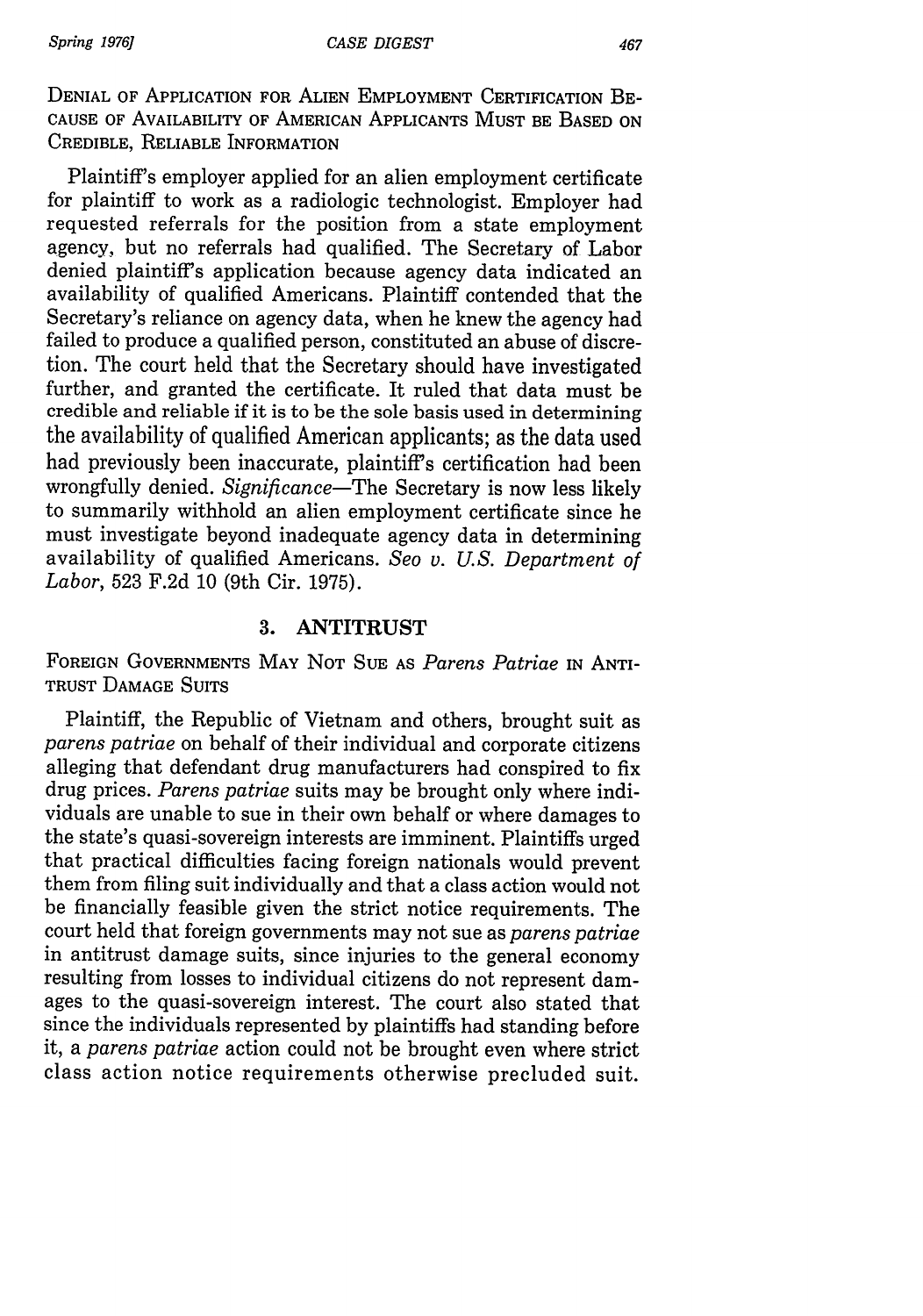*Significance-A parens patriae* suit cannot be used to circumvent the strict notice requirements of a class action. *Pfizer, Inc. v. Lord,* 522 F.2d 617 (8th Cir. 1975).

#### 4. **AVIATION**

No PRIVATE REMEDY FOR ALLEGEDLY INFERIOR GROUND ACCOMMODA-TIONS MAY BE IMPLIED FROM FEDERAL AVIATION ACT

Plaintiffs were members of a European tour sponsored by defendant airline. Plaintiffs charged that their "first class" accommodations were inferior to tourist accommodations provided to other members of the tour at lesser cost, and that other services supplied were different than those warranted in the literature. Since there is no provision for private enforcement, plaintiffs sought to imply a private cause of action from two sections of the Federal Aviation Act, § 1374(b) which prohibits discrimination by any regulated air carrier, and § 1381 which gives the CAB the power to investigate and enjoin unfair or deceptive practices. The court held that a private remedy could not be implied from either section of the Act. Although the Courts have implied a private cause of action from § 1374(b) for certain acts by airlines, the court determined that the purpose of the section is to insure free access to air facilities, and that the implication of a private remedy would be improper in this case. The court also noted that no private cause of action had ever been implied from § 1381, since the purpose of the section is antitrust regulation in the public interest. *Significance-This* holding indicates that there will be a private remedy under the Federal Aviation Act only in cases involving racial discrimination and other restrictions on free access to airline facilities. *Polansky v. Trans World Airlines, Inc.,* 523 F.2d 332 (3d Cir. 1975).

### **5. CHOICE OF LAW**

**PARAGUAYAN** SPECIFIC CODES ARE To BE CONSULTED BEFORE GENERAL CODES IN DETERMINATION OF APPLICABLE LAW

Defendant manufacturer's airplane crashed on takeoff, killing and injuring several Paraguayan officials and causing damage to Paraguayan aircraft. Suit was brought to determine whether the Paraguayan General Codes or Specific Codes were applicable. The court held that Paraguayan law required that the Specific Codes be consulted first, and that the Aeronautic Code is a Specific Code intended to cover completely any liability arising from aircraft operation, including the claims of the plaintiffs in this case. The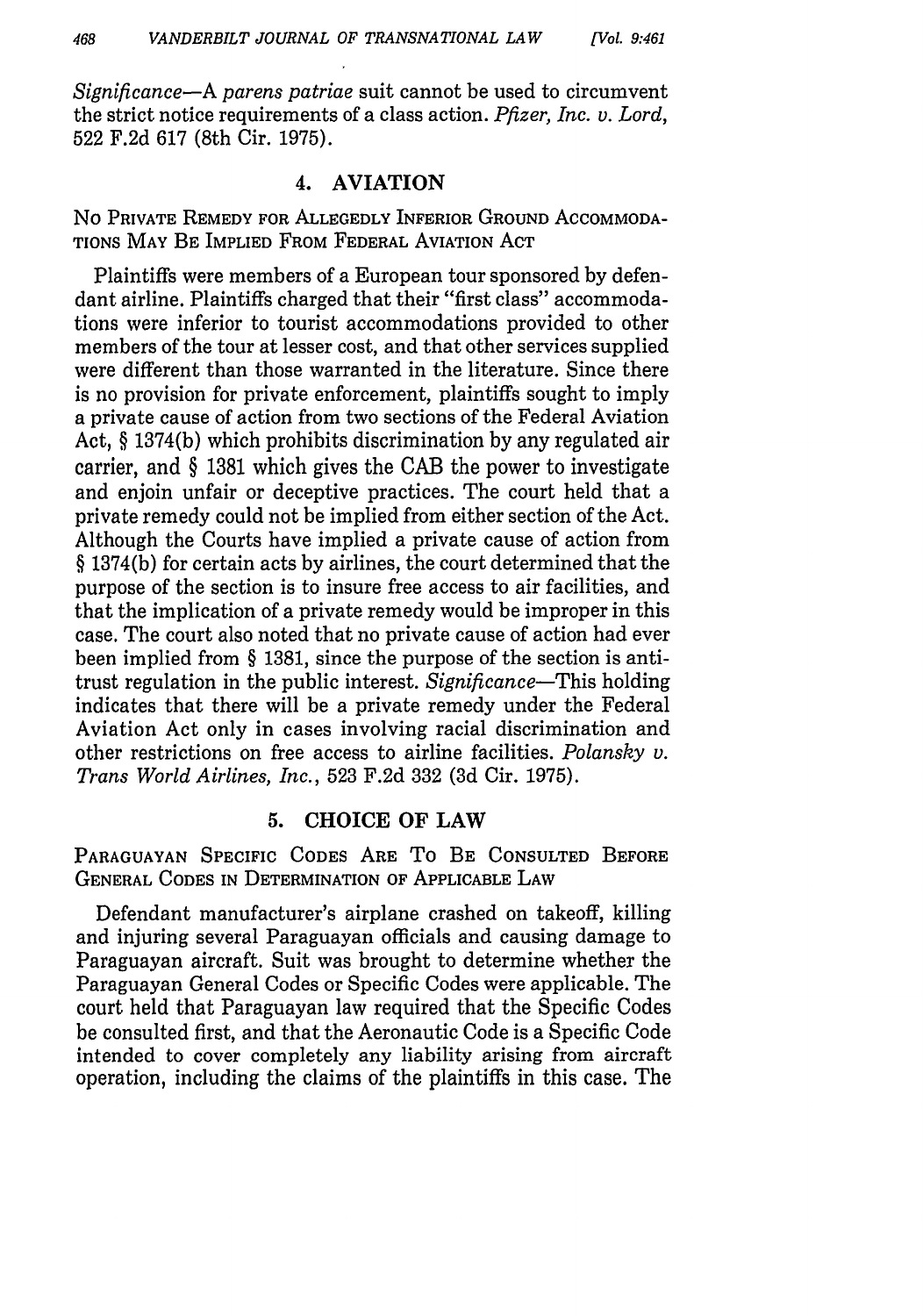court reasoned that the demonstration flight for non-paying passengers was encompassed by the Aeronautic Code because it was "transportation carried out by private parties on a basis of friendship or courtesy," and because the airplane was considered to be in flight at the point power was applied for takeoff. *Significance-Paraguayan* codified law consists of General and Specific Codes, and though both might have a bearing on the issues of a case, the Specific Codes should be considered first for their applicability. *Lineas Aereas Paraguayas v. Fairchild Hiller Corp.,* 400 F. Supp. 116 (D. Md. 1975).

# **6. EUROPEAN** ECONOMIC **COMMUNITY**

REBUTTABLE PRESUMPTION SET **BY** NATIONAL STANDARD **IS** PERMISSI-**BLE IN** THE EUROPEAN ECONOMIC COMMUNITY

French defendants were charged in the Court of Justice of the European Communities with willful over-alcoholization of wine. Article 8 of the French *Code du Vin* (Decree of December 1, 1936) raised a presumption of over-alcoholization for wines exceeding a certain alcohol/dry extract ratio. The Court of Justice was requested to determine whether Community regulations authorize the retention at national level of the provisions of the French *Code du Vin* which lay down the presumption of over-alcoholization. The Court of Justice upheld the provisions of the *Code du Vin,* allowing such a presumption so long as the presumption could be refuted and was not applied in a discriminatory manner. *Significance-This* preliminary ruling allows supervision of the wine industry in the European Community at the national level. Joined Cases 89/74, 18 and 19/75 Cour d'Appel, Bordeaus (Preliminary ruling) 30.975.

Wines imported from Italy by French wine-marketing companies were found to have an alcohol/dry extract ratio above the limit set by Article 8 of the French *Code du Vin* (Decree of December 1, 1936). The Court of Justice was requested by the Cour d'Appel, Aix en Provence, to state whether table wines subject to EEC regulation must satisfy national practices and rules (including the legal presumption of over-alcoholization of Article 8 of the French *Code du Vin)* as well as Community regulations. The Court of Justice upheld the presumption of the French *Code du Vin,* though it also found that a Member State may not require more than the Community regulations concerning use of the term "table wine" and circulation of wines within the Member States. *Significance-This* case clarifies the extent of national control possible in excess of